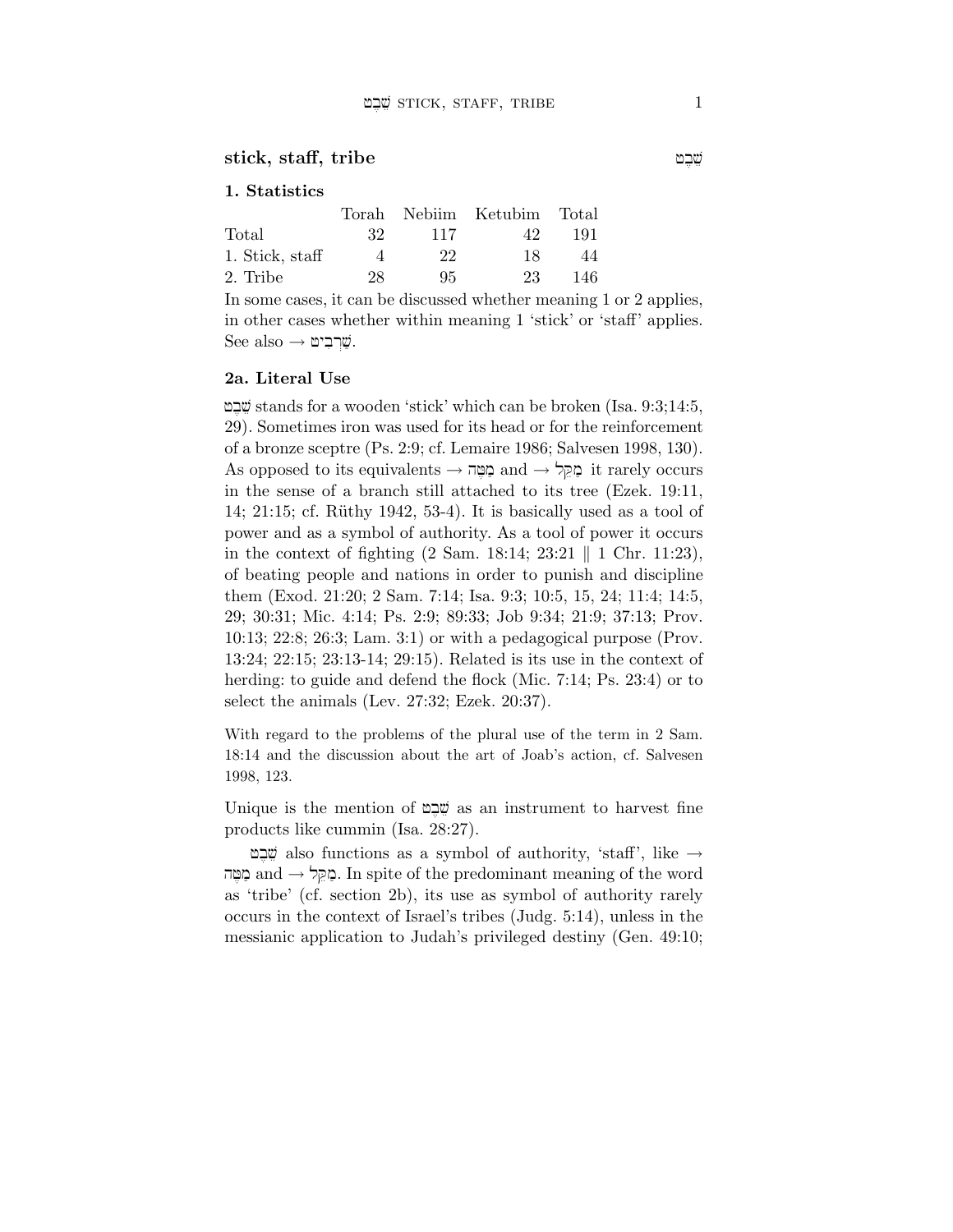Num. 24:17; Ezek. 21:15,18; Mic. 7:14), mostly, however, in the context of unjust and ruthless rulers of the nations (Isa. 14:5; Amos 1:5,8; Zech. 10:11) and of Israel (Ezek. 19:11, 14; Ps. 125:3), twice of the righteous Davidic king (Ps. 2:9; 45:7). As opposed to this classification, Even-Shoshan 1977-1980 lists some of these text under 'stick' (Judg. 5:14; Ezek. 21:15,18; Mic. 7:14; Ps. 2:9; 125:3).

The perplexingly difficult texts of Ezek. 21:15, 18 seem, anyhow, to be an exegetical comment, inspired by Gen. 49:10, on 'the song of Yhwh's sword' in that chapter; cf. Allen 1989; Greenberg 1997.

The parallelism in Gen. 49:10 between an object, 'staff', and a person, 'ruler', has led to various emendations but the interpretation of 'staff' as metonymy for 'king' suffices (cf. Targumim; Brettler 1989, 80, 183 n. 11; Macchi 1999, 94).

## 2b. Figurative Use

From the systematic lexicographical point of view, it is possible that the meaning 'tribe' derived from the meaning 'stick' by way of the specification 'staff, sceptre', but diachronically this can hardly be demonstrated (Judg. 5:14; cf. section 2a). For the figurative sense, too, is attested in layers of the Hebrew Bible which generally are considered to be older (Gen. 49:16; Deut. 33:5;1 Sam. 9:21; Isa. 10:5, 24; 49:6; Hos 5:9).

This fits in with the fact that the meaning 'tribe' occurs in texts which place themselves not only before the entry into the land (Gen. 49:16; Num. 18:2; 24:2; Deut. 1:13; 3:13; 10:8; 29:7, 9; Josh. 1:12; 4:2; 7:14; 12:6; 18:4 etc. [33 times]) and after the settlement there (Judg. 18:1,19,30; 20:12; 21:3; 1 Sam. 9:21; 10:19vv.; 15:17; 2 Sam. 5:1; 7:7; Ps. 78:55, 67v.), but also after the consolidation of the monarchy (2 Sam. 15:2,10; 19:10; 20:14; 24:2; 1 Kgs 11:13, 31v., 35v.; 12:20v.; 18:31; 2 Kgs 17:18; Hos. 5:9; 1-2 Chr [16 times]), down to the time of the fall of Jerusalem (Jer. 10:16; Ezek. 20:37) and thereafter (Isa. 49:6; 63:17; Ezek. 37:19; 45:8; 47:13; Zech. 9:1; Ps. 74:2).

The  $\mathfrak m$  reading שְׁבְמֵיכֵם in Deut. 29:9 should be retained on textcritical grounds and can be explained by the stylistic pattern of elaborative parallelism: 'your heads / your tribes'  $\parallel$  'your elders and your officials /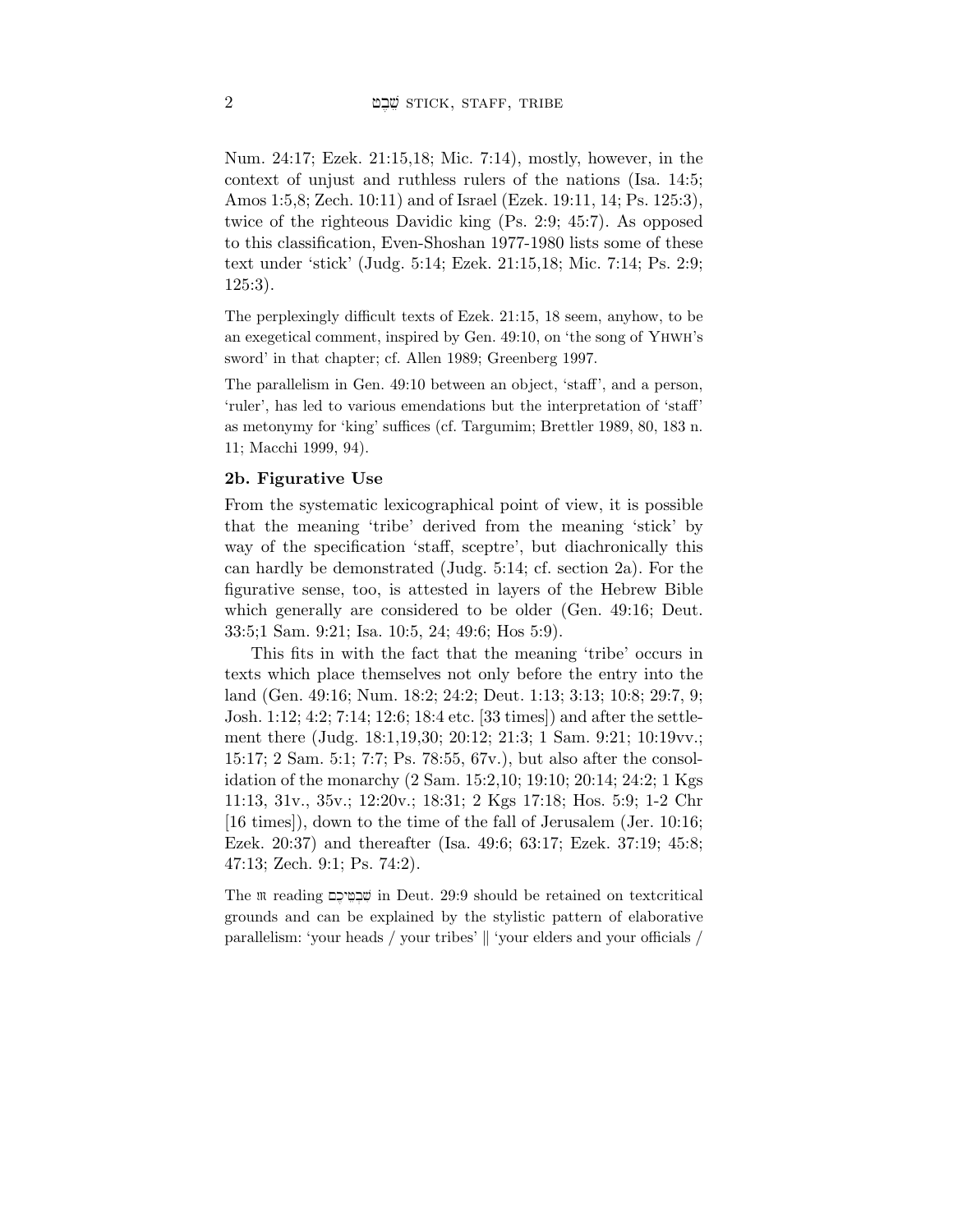all the men of Israel'; cf. Begg 1982. On the other hand, De Moor 2000, 186, assumes that in used metonymically for the person holding the sceptre in Num. 24:17; Deut. 29:9; 33:5; 2 Sam. 7:7.

The lectio difficilior שִׁבְמֵי of  $\mathfrak m$  in 2 Sam. 7:7 does not allow for being changed into שִׁפְּטֵי (cf. 1 Chr. 17:6). For the concept of corporate personality enables a ready alternation between leader(s) and group (cf. Ps. 78:68vv.; 1 Chr. 28:4); cf. Begg 1982; Salvesen 1998, 122-3. The proposal of Murray 1987 to add מְכֹּל before שְׁבָטֵי lacks support from the versions and would result in a third occurrence of this word in the verse.

Even though these occurrences, in general, cannot be dated in the time about which they report, taken together they testify to the circumstance that some nomadic tribal structure from which Israel originated continued into the territorial distribution of the tribes and was not abrogated by the form of government created by the kingship. Nevertheless, it is subject matter of discussion whether the pre-exilic tribal structure already consisted of a system of precisely twelve tribes. In the view of some scholars, such a representation might be an exilic or post-exilic creation which combines two pre-exilic smaller lists of Northern and Southern tribes. It all depends on the question whether or not texts referring to a twelve tribes system (Gen. 49; Deut. 33; Judg. 5:14-18; 1 Kings 11,30-32) are diachronically based on the supposedly exilic story of Jacob (Gen. 29:31–30:24; 35:16-20). Cf. the different positions of De Hoop 1999 and Macchi 2000, 251-99.

This is supported by the finding that the term 'tribe' is combined with the name of a Palestinian region only in case the same name refers to an ancestor who plays a role in Israel's history ('Manasseh': Num. 32:33; Deut. 3:13; 29:7; Josh. 1:12 (+ 12 times]; 1 Chr. 5:18 [+ 5 times]; 'Judah': Josh. 7:16; 1 Kgs 12:20; 2 Kgs 17:18; Ps. 78:68; 'Benjamin': Judg. 20:12; 1 Sam. 9:21; 10:21; 1 Kgs 12:21; 'Dan': Judg. 18:1; 'Ephraim': Ps. 78:67). Therefore, the combination 'the tribe of Levi' (Deut. 10:8; 18:1; Josh. 13:14, 33; 1 Chr. 23:14) as much as 'the tribes of Jacob' (1 Kgs 18:31; Isa. 49:6) cannot be but theological constructs.

The tribal structure of the ethnic entity Israel comes to the fore in the theologoumenon of 'the tribes of Israel' which plays variegated roles in larger text compounds (56 times). It provides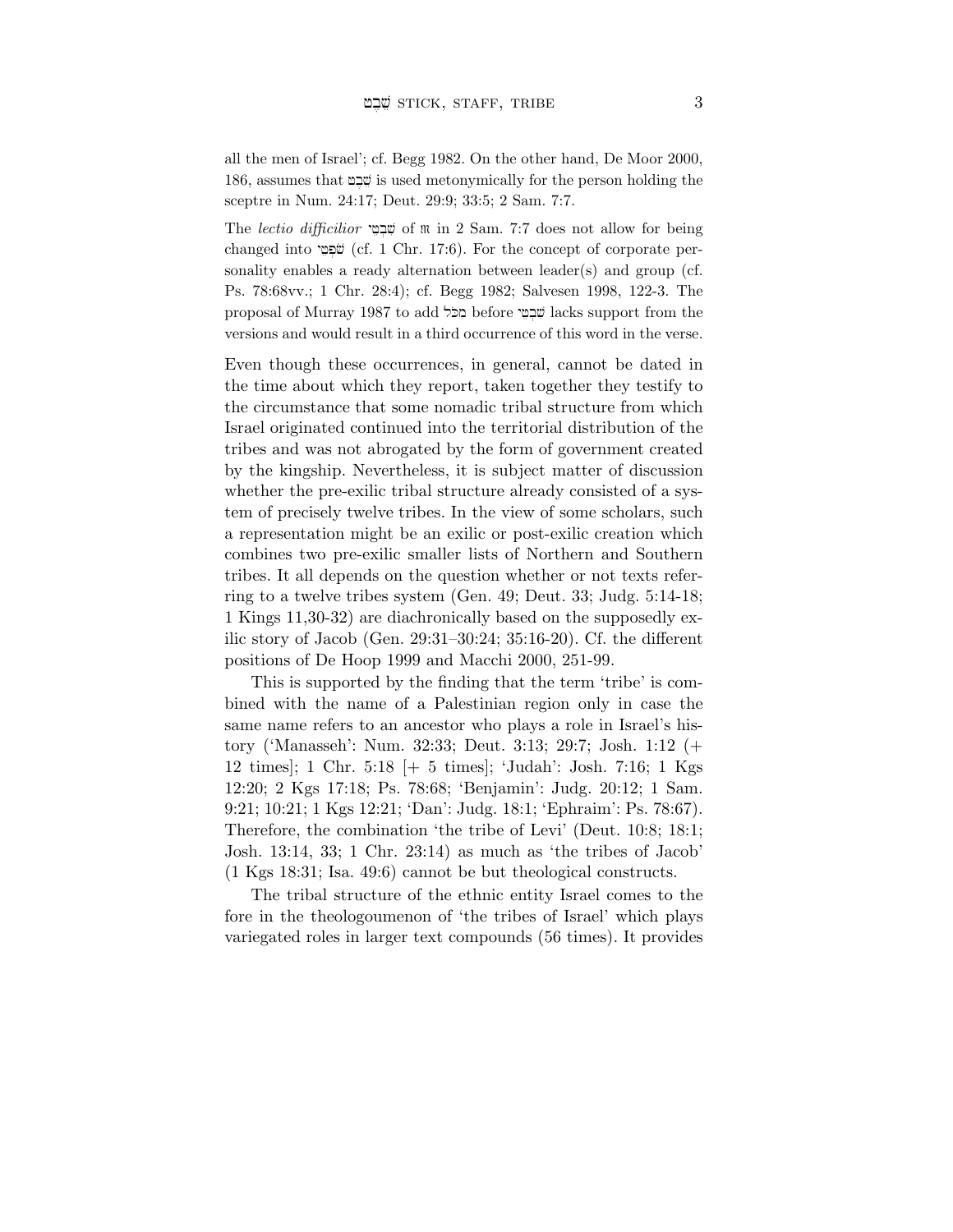the two lists of tribal blessings with a focus: the first one with an ideological closing (Gen 49:28), the second one with a programmatic opening (Deut. 33:5). The book of Joshua owes its narrative frame to it (Josh. 3:12 and 24:1; furthermore 4:5, 8; 7:16; 12:7). In the book of Judges, it offers the criterion for measuring the misbehaviour in 'federal' solidarity of the tribes of Dan (Judg. 18:1) and Benjamin (Judg. 20:2,10,12; 21:5, 8, 15, 17). The establishment of the kingship is weighed against the tribal composition of the commonwealth (1 Sam. 9:21;10:19vv.), which especially applies to the Davidic dynasty (2 Sam. 5:1; 7:7; 15:10; 24:2; 1 Kgs 8:6; 11:31v.). The remarkable recurrence of 'the tribes of Israel' in Ezekiel's vision of the restored land and temple (Ezek. 37:19; 47:13, 21v.; 48:19, 29, 31) and its unique application in Ezra-Nehemia, exactly in the passage of the dedication of the new temple (Ezra 6:17), are indicative of the main function of the term. Through the course of history with its changing political structures, it calls to Israel's mind that Yhwh's past guidance of his people through the desert into the land remains their very ethnic and spiritual basis and the bond of their togetherness. Seen in that light, the appalling crime of the Benjaminites (Judg. 19) is a real threat to the very existence of Israel which requires an adequate initiative to maintain the unity of the tribes (Judg. 21:3, 6, 15, 21).

With regard to the internal structure of the tribe, some texts suggest an ascending line of family ('husband and wife'), clan (hj;P;v]mi) and tribe (Deut. 29:17; cf. Num. 4:18; Josh. 13:29; 1 Sam. 9:21; 10:19) or a descending one from tribe over clan and household (בֵיה) to individual men as independent, combatant landowners (נְבֶר) (Josh. 7:14; cf. Judg. 21:24: 'tribe, clan, inheritance', וְחֲלָה). A consequent system through the ages, however, seems improbable given the fact that the terminology sometimes equates 'tribe' and 'clan' (Judg. 18:19; [cf. v. 1 with v. 11]; 13:2: 'the clan of Dan'; 20:12: 'the tribes of Benjamin'; in 5:14-17, the clans Machir and Gilead are treated as tribes). Nevertheless, a division of the tribe into clans may be a fundamental characteristic. It embodies the concrete membership of individual persons by means of genealogically demonstrable kinship which goes back to one ancestor (De Vaux, IAT, t. 1, 15-29; Bendor 1996).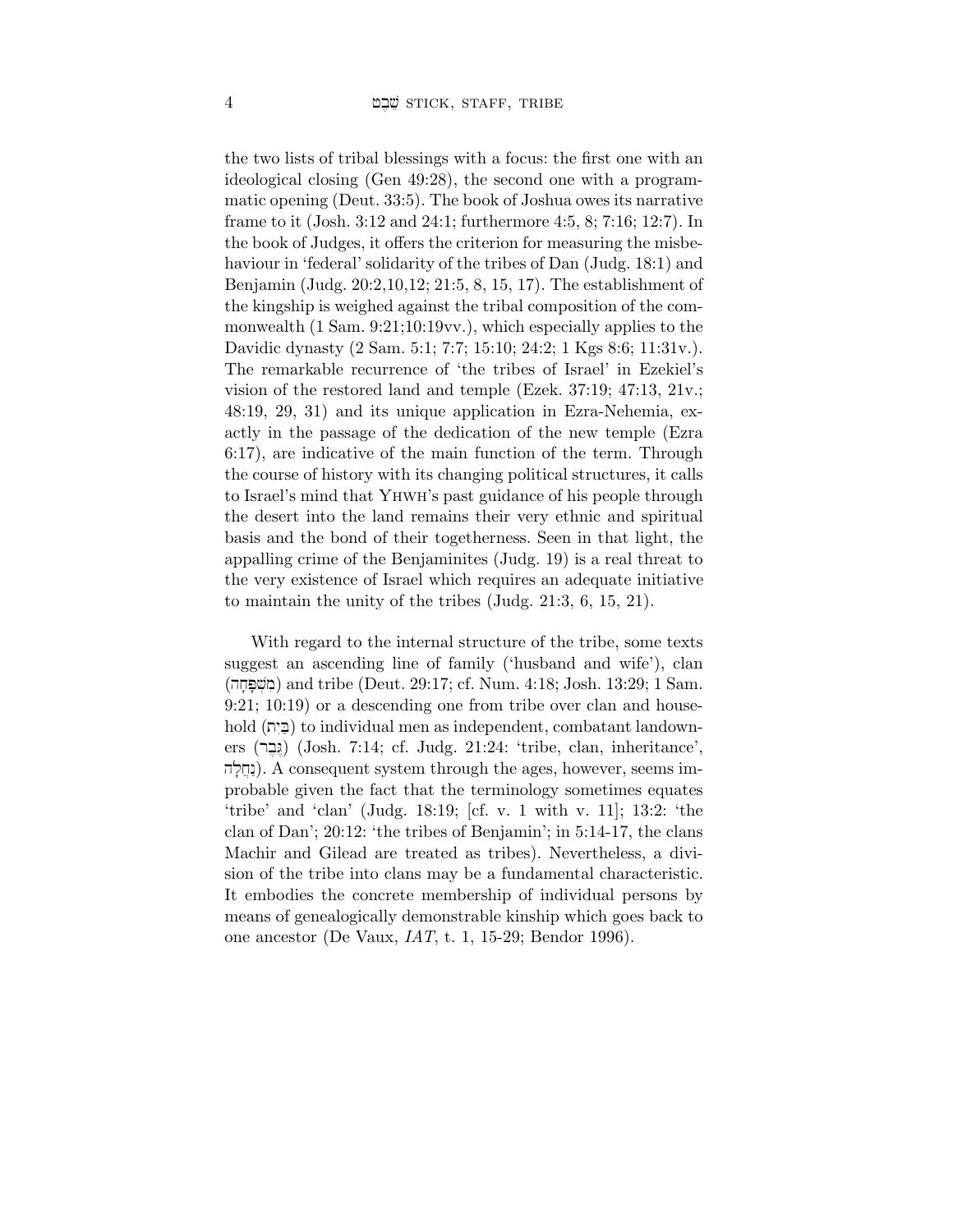In a later phase, the term  $\mathfrak{D}\mathfrak{D}$  was used in association with a site or locality so much so that the meaning of 'territory' came to be implied in the concept 'tribe' (e.g. Deut. 12:5: 'the place your God will choose from among all your tribes'; cf. v.14; 1 Kgs 8:16; 11:32, 36; 14:21; 2 Kgs 21:17). Cf. Heger 1995.

### 3. Epigraphic Hebrew

Not attested.

### 4. Cognates

Semitic: Cf. HALAT, 1291, 1787; Leslau, CDG, 485.

EGYPTIAN: Semitic loanword in Egyptian:  $\delta bd$  'staff, rod'; also Demotic  $\check{s}bt$  'stick'. Used in the context of beating (Hassan 1979; Hoch, SWET, 276-8).

COPTIC:  $\delta b \delta t$  'rod, staff' (Crum, CD, 554).

AKKADIAN: Cf.  $\check{s}ab\bar{a}tu$  G 'to strike, hit, blow" (CAD  $\check{S}/1$ , 8-9);  $\check sabbittu$  'staff' (CAD  $\check S/1$ , 10; Tawil, ALCBH, 38). Metonymically  $\check{s}ibtu$  A, 'plague, epidemic' (*CAD* S/2, 387, and  $\check{s}ibtu$  B, 1. 'gale, blast of wind', 2. (a disease).

OLD AND IMPERIAL ARAMAIC: In Old Aramaic  $\check{s}bt$  occurs metonymically in the meaning of 'affliction' (DNSI, 1100). In Biblical Aramaic once (Ezra 6:17) in the meaning 'tribe'. In Egyptian Aramaic  $\delta by \dot{t}$  'shawl' (?) (Porten & Lund,  $ADE$ , 288).

POSTBIBLICAL HEBREW: See section 6 below.

Jewish Aramaic: fbv 'to strike, press the weaving rod' (Jastrow,  $DTT$ , 1512; Dalman,  $ANHT$ , 413); שבטה, שיבטה 'tribe'; שבטה, שיבטה 'beating, pressing' (Sokoloff,  $DJPA$ , 534); שיבטה 'tribe' (Sokoloff, DJBA, 1102). See further section 6 below.

SAMARITAN ARAMAIC:  $\delta bt$  'staff, rule, tribe, chastisement' (Tal,  $DSA$ , 863-4). SYRIAC:  $\check{s}ab\bar{t}\bar{a}$  'stick, sceptre, stroke whipping, light-

ning' Jewish: 'tribe';  $\check{s}bt$  Pa., 'to hammer';  $\check{s}ab\bar{u}t\bar{a}$  'nail' (Costaz, DSF, 357).

MANDAIC:  $\check{s}ibtt\bar{a}$  'rod, staff, disease, tribe' (Macuch, MD, 495).

OLD ARABIC: Sab.  $sbt$  'to strike, beat down, contend'; as a noun: 'lash, stroke' (Biella, DOSA, 325; Beeston, SD. 123).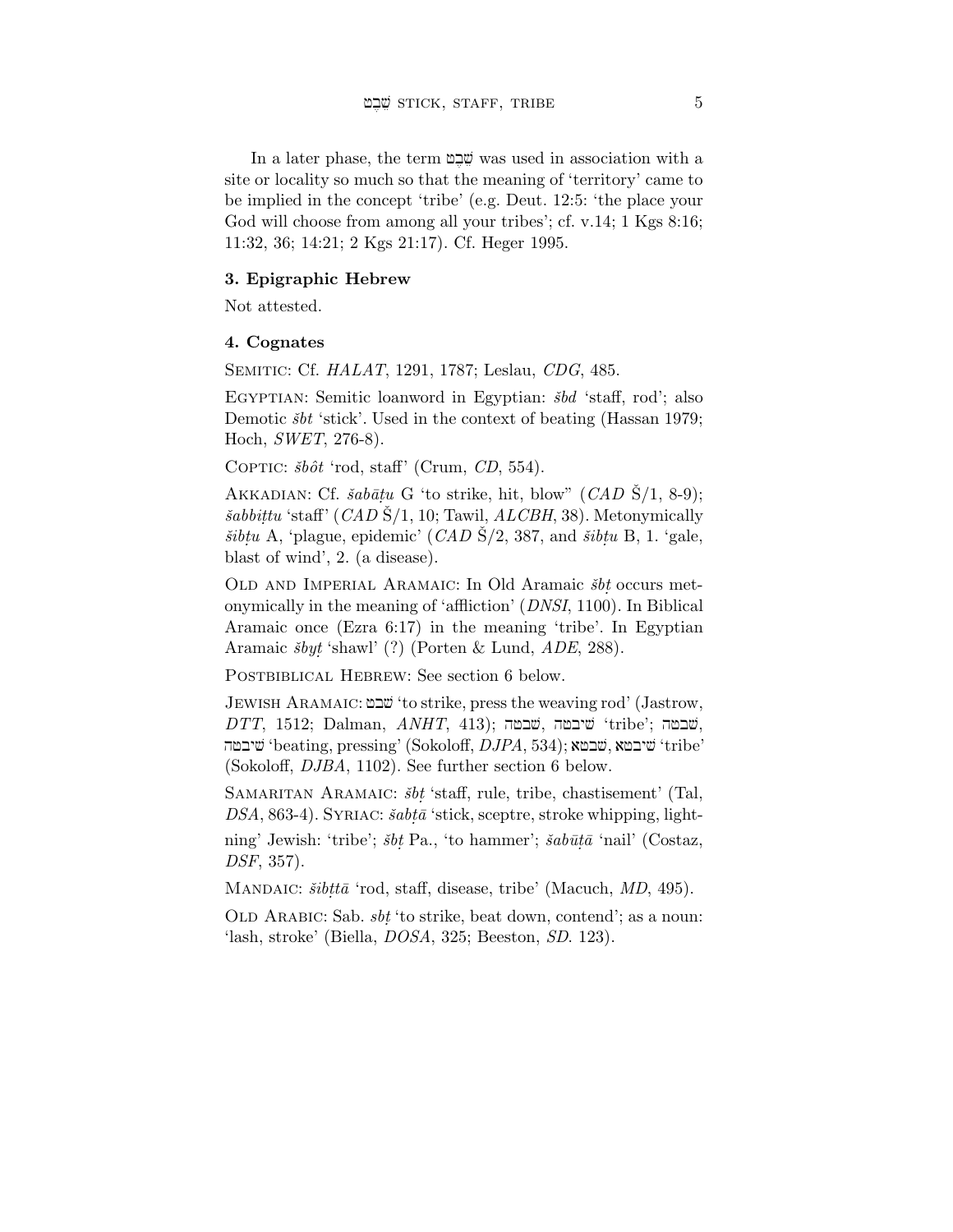CLASSICAL ARABIC: sabata 'to be lank, tall'; sibt. 'grandchild', Jewish: 'tribe'; *sabit* 'tall, long'; *sabat* 'fever' (Lane, *AEL*, 1294-5). Also  $sibt$  'sceptre' (Dozy,  $SDA$ , t. 1, 625).

MODERN SOUTH-ARABIC: Mehri sbt 'to beat, hit' (Johnstone, ML, 340).

ETHIOPIC: *zabata* 'to smite'; *sabt* 'pointed rod'; Tigr. *abat. abbala* 'to hit slightly',  $s^e$ *bat* 'threshed grain' (Leslau, *ESAC*, 52-3; *CDG*, 485).

# 5. Ancient Versions

 $\Phi$  and other Greek versions:

י שֶׁבֵּט in the sense of 'stick' mainly by  $\delta \alpha \beta \delta o \varsigma$  (28 times), in the sense of 'staff' by  $\sigma \times \tilde{\eta} \pi \tau \circ \sigma$  (17 times), in the sense of 'tribe' by  $\varphi \nu \lambda \dot{\eta}$  (119 times) (TWAT, Bd. 7, 967). The translation  $\dot{\nu}\dot{\omega}\zeta$  (7 times) is considered by Muraoka, HIS, 145, to be implausible and corrected into  $\varphi\omega\lambda\phi\zeta$ . There are 15 other terms, each occurring only once, five of which deserve distrust in the data of the Hatch-Redpath Concordance (Muraoka, ibid., cf. p. 10; cf. Salvesen 1998, 125-6). In as far as their renderings have been preserved,  $\alpha'$ ,  $\sigma'$  and  $\theta'$  do not add significantly to this information.

 $E:$  Generally the Targumim opt for the Aramaic equivalent  $x \in E$ . A literal meaning  $\tilde{\mathbf{x}}$ חושרא 'staff', is assumed in  $\mathfrak{C}^{\bullet}$  Lev. 27:32; the Palestinian Targums have שרבישא 'staff, rod, stick' there. Whereas several Palestinian Targums translate שֵׁבֵט in Exod. 21:10 literally by שרביטא 'rod, sceptre' (→ שְׁרָבִיט),  $\mathfrak{C}^{\rm O}$  surprisingly opts for ˆflwçb 'with force, violence'. In Gen. 49:10 the Palestinian Targums translate מלכין 'kings', or `` מלכין 'kings and rulers' which further on in the verse is applied to angles aktion at  $\sim$  are aking at  $\sim$ יביד שולטן 'the king Messiah'. עביד שולטן 'one excercising power', but also introduces the Messiah in the second half of the  $\overline{\mathbf{v}}$ erse. This is compareable to Num. 24:17 where  $\mathfrak{C}^{\mathbb{O}}$  translates וְקָם ויתרבא משיחא מישראל as שֶׁבָט מַיִשְׂרָאֶל, 'and the Messiah will be raised  ${\rm from~Israel'}.$   ${\mathfrak C}^{\rm N}$  has ופרוק ושליט מן דבית ישראל  ${\rm and~a~redeemer~and}$ ruler from the house of Israel',  $\mathfrak{c}^{\mathrm{J}}$  מישראל הקיף מישראל 'and the Messiah and a strong tribe will be raised from Israel'.

Targum Jonathan to the Prophets mostly chooses חוטרא 'staff,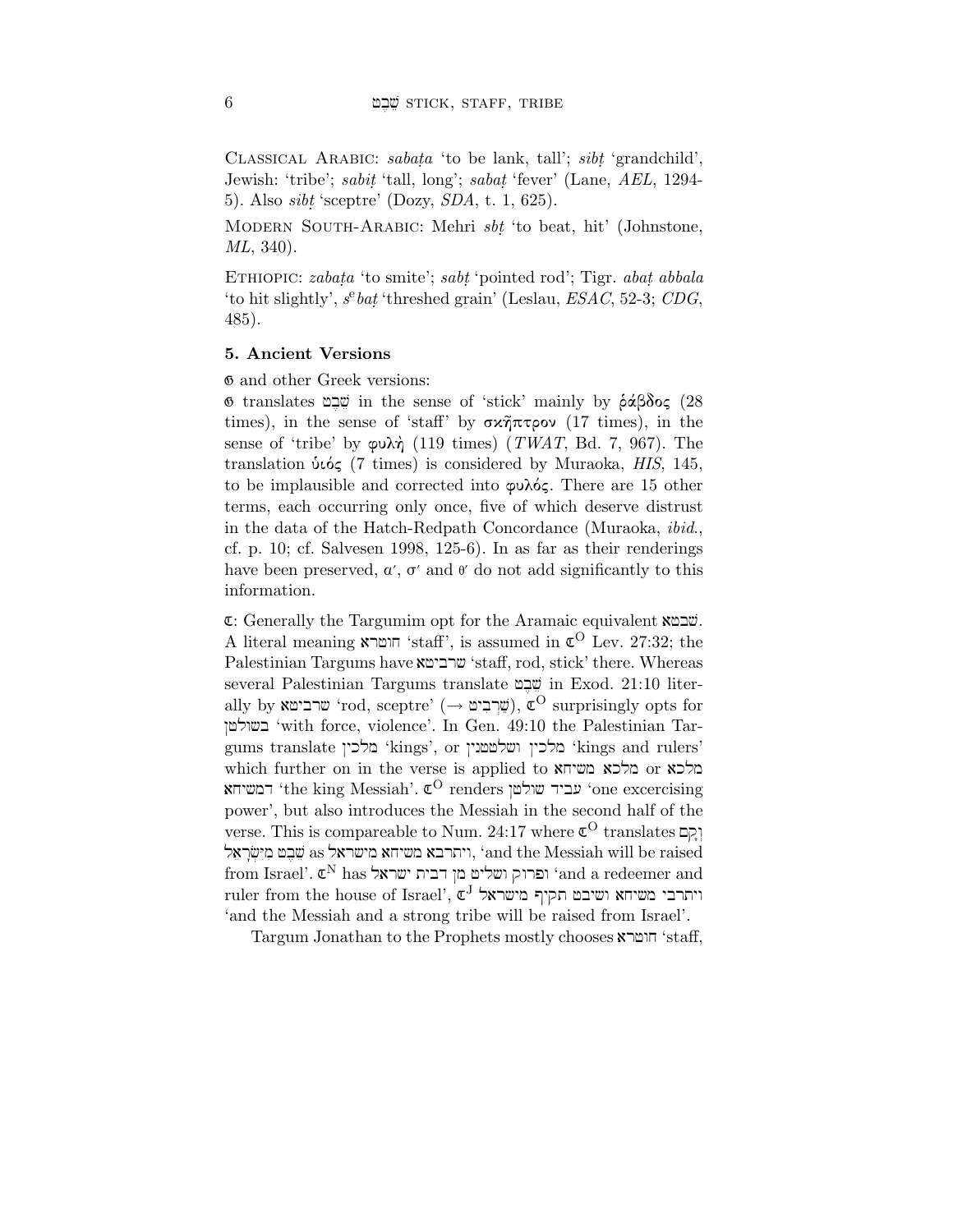rod', as a literal translation (2 Sam. 23:21; Isa. 10:15; Micah 4:14), but also Aramaic words for javelins or lances occur (2 Sam. 18:14) and flails or whips (Isa. 10:24 var.; 28:27). This Targum demilitarises Judg. 5:14 and therefore picks קולמוסא 'reed, writing pen'  $(a \text{ Greek loanword})$  as its rendering of שֶּׁבֵּט. A figurative meaning is assumed in 2 Sam. 7:14 (lashing); Isa. 9:3; 14:29 (ruler); 10:5, 24; 14:5; 30:31(rulership); 11:4 (Word; cf. Micah 7:14); 19:13 (district); Ezek. 19:11, 14 (king); 20:37 (judicial decision).

In the Targums of the Ketubim we find literal  $x \in \mathbb{Z}$  in the sense of 'staff, sceptre, rod' (Ps. 89:32; 125:3; Prov. 10:13; 13:24,  $\text{etc.}$ ), הוטרא 'staff,  $\text{rod}'$  (Ps. 2:9; 45:7; Lam. 3:1),  $\text{x}$ יהו $\text{``stat}, \text{septre''}$ (Ps. 23:4; First Targum Est. 4:11; 5:2; 8:4), but also figurative interpretations are attested (tribe, Ps. 74:2; 78:55, 67, 68; 122:4; Word, Ps. 23:4; affliction, Job 9:34; 21:9; 'rain of retribution', Job 37:13; Egyptians, Ps. 105:37).

5: The normal rendering in 5 is  $\check{s}abt\bar{\alpha}$  which can have both a concrete and a metaphorical meaning, see section 4 above. In Exod. 21:20; Lev. 27:32 and 2 Sam. 23:21  $h\bar{u}tr\bar{a}$  'staff, rod', has been chosen, in Isa.  $28:27$  and Prov.  $26:3$  zeqt $\bar{a}$  'rod, goad'. Judg. 5:14  $q\bar{a}ny\bar{a}$  'reed', seems to rest on the same exegetical tradition as  $\mathfrak{C}$ . The figurative meaning is also represented by Ezek. 21:10, 18; Ps. 105:37; 122:4  $(2x)$   $\check{s}arb^et\bar{a}$  'family, tribe' (Payne Smith (Margoliouth),  $STS$ , 597), Zech. 10:11  $\delta \bar{u} \bar{l} \bar{\alpha}$  'ruler', and Job  $37:13$  *šallīt* 'ruler'. In Prov.  $23:13-14$  *S* paraphrases with the verb  $mh$ <sup>2</sup> 'to strike'.

◊: Translates fb,ve in the literal meaning of 'stick' by preference with *virga*, even in cases where *sceptrum* would seem to be a more appropriate choice (the latter word is used only in Gen. 49:10; Isa. 9:3[4]; Ezek. 19:11, 14; Amos 1:5, 8; Zech. 10:11; Ps. 44[45]:7). In two places, a more technical term occurs (2 Sam. 18:14: lancea; Isa. 28:27: baculus). The figurative sense of 'tribe' is always rendered by 'tribus'.

## 6. Judaic Sources

In Jesus Sirach Hebrew, the plural of the term is attested in the sense of 'tribes' (33:13: 'of Jacob'; 44:23: 'the twelve'; 48:10: 'of Israel') and the singular in the sense of 'staff' (32:23: 'the staff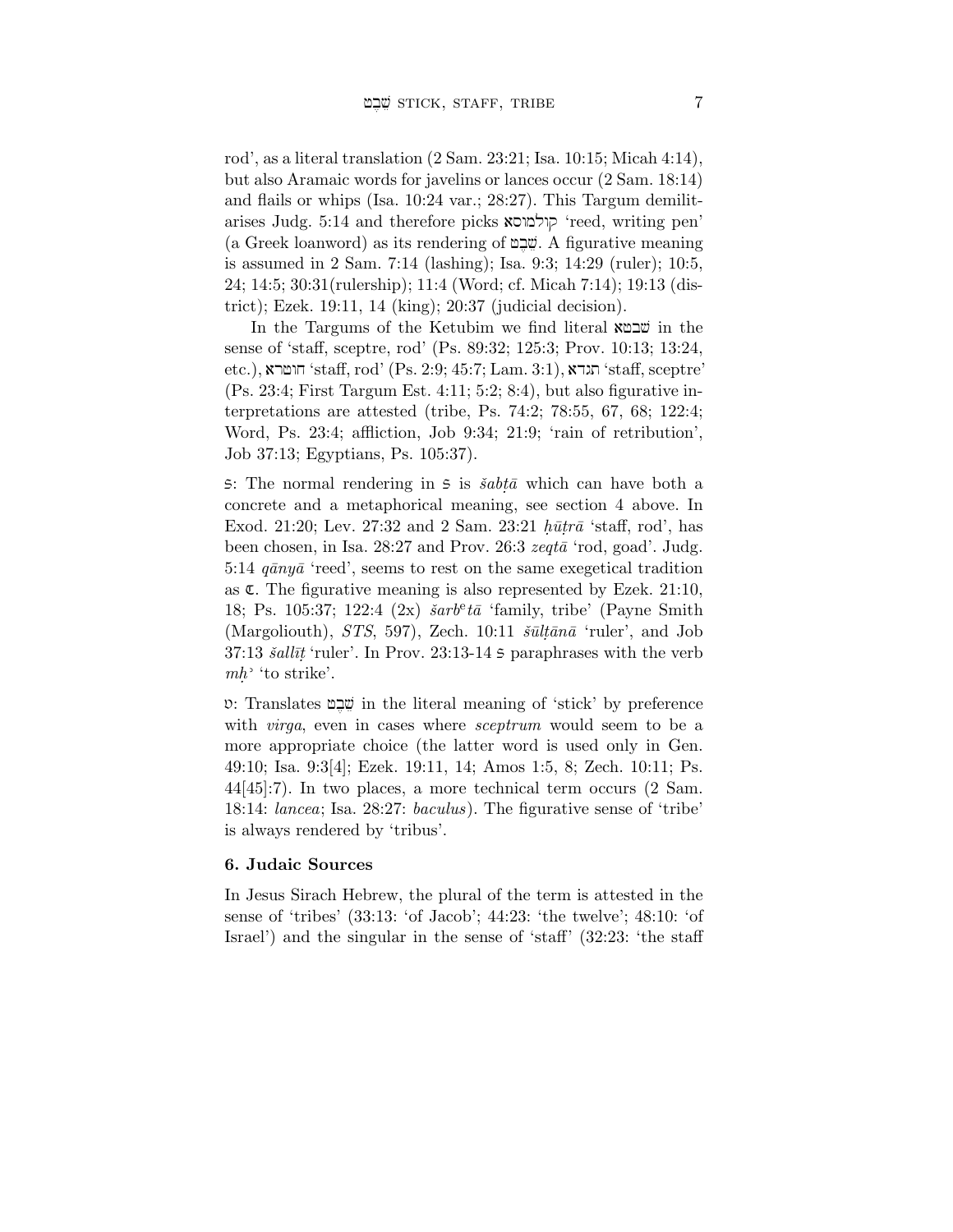of the insolent / the sceptre [hfm] of the wicked'). Remarkable is the expression 'the two staffs', which refers to the two kingdoms of North and South (47:21).

The Dead Sea Scrolls are familiar with the use of *ה*שְׁבָט in both  $s$ enses. The literal meaning is attested in 4Q417:1.27 לוא יכנו בשבט 'he will not strike him with a stick' (cf. Prov. 23:13). In the literal meaning of 'sceptre' it occurs by preference in quotations and explanations of Num. 24:17. This prophecy is applied to the leader of the community (1QM 11:6f.; 4Q175:12; CD-A 7:19f. [and parallels in 4QD mss]) and, in combination with a reference to Isa. 11:4, to the community itself (1Q28b:24-27). Likewise, 4Q163:8- 10,12 quotes Isa. 14:28. The figurative meaning of 'tribe' occurs especially in the War Scroll, in all the applications known from the Old Testament: the twelve tribes of Israel (1QM 2:7; 3:14; 4:10; 5:1f.; 4Q375:1,5.7f.; 4Q491:1-3, 8f.; 11Q:19[Ta] 21:2; 18:16; 60:10) and their chiefs (1QM 2:3; 3:14f.; 1Q28a:1,29; 4Q164:7; 4QM494:1,2; 4QM496:10,5f.). The election of the tribe of Judah and the offspring of David forms a special topic (4Q504 Frags 1-2, 4:5-6). In this context, the prophecy: 'The sceptre shall not depart from Judah, nor the ruler's staff from between his feet, until he comes to whom it belongs' (Gen. 49:10) is even crystallised into: 'The sceptre shall not depart from the tribe of Judah. While Israel has the dominion, there will not be cut off someone who sits on the throne of David. For "the staff" is the covenant of royalty ... Until the Messiah of righteousness comes, the branch of David. For to him and to his descendants has been given the covenant of the kingship of his people  $\ldots$  ' (4Q252:5, 1-4).

In rabbinic sources the term is not attested in a sense that sheds new light on the term as compared with its meanings in the Hebrew Bible.

## 7. Illustrations

 $\rightarrow$  חַמֲה

# 8. Archaeological Remarks

[Will be added later on.]

### 9. Conclusion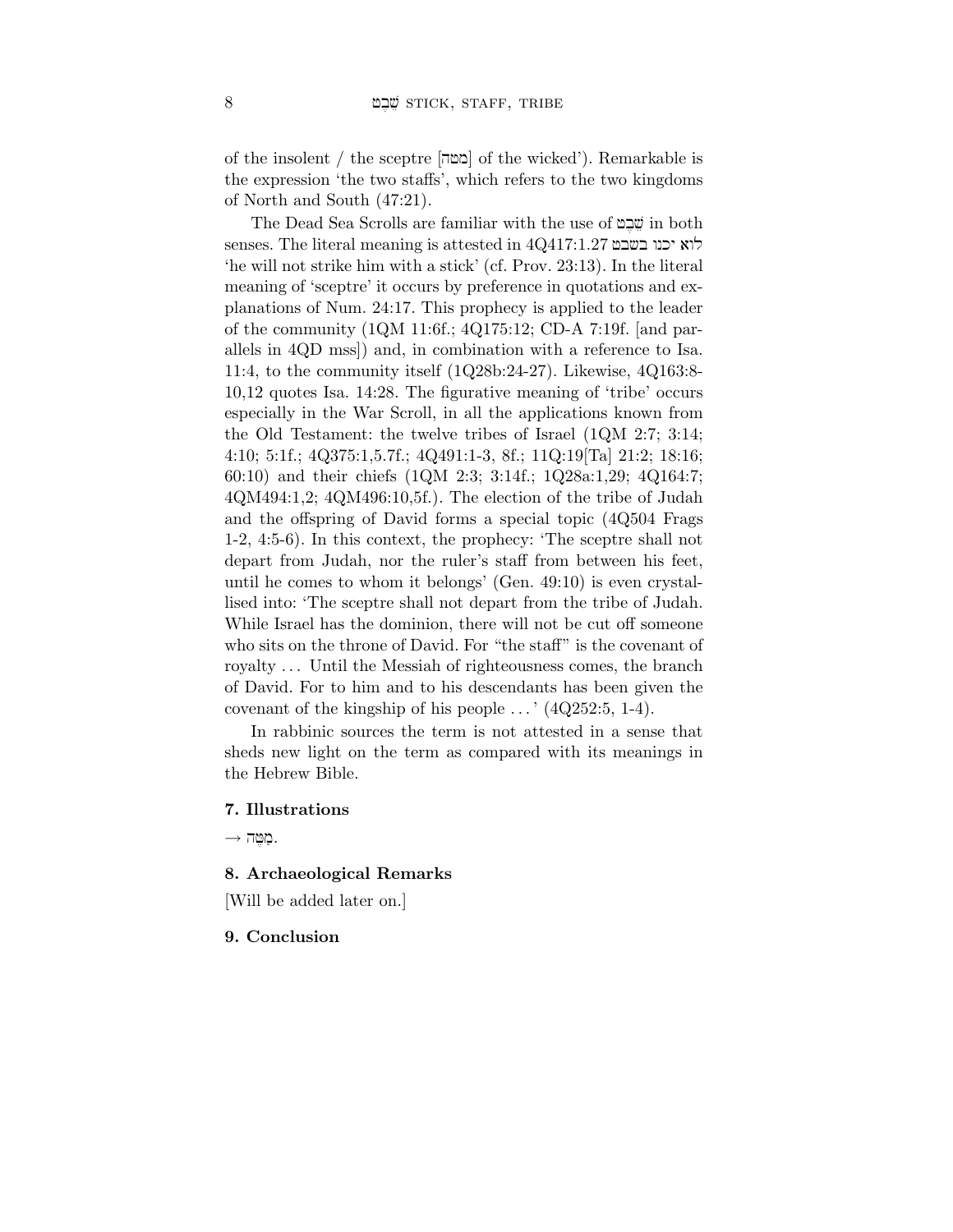fb,veis an old word for stick or staff, as appears from its occurrence as a Semitic loanword in Egyptian. Because it is still lacking in Ugaritic, Moabite, Ammonite, Phoenician and Punic, it is uncertain whether it was a Proto-Semitic word. The root  $\check{s}bt$  and the use made of the  $\mathfrak{g}$ ה indicate that beating was the main semantic sphere associated with it.

Used in a literal sense for an implement, שָּׁבָט it is commonly made of wood, but it could at times have an iron head or a rod reinforced with iron. Like  $\rightarrow$  מַקֵּל and  $\rightarrow$  מֻקֵּל, it was a herdsman's main tool. It is impossible to make a reliable semantic distinction between these three words. Because it was often used for beating opponents or discipline the unruly, it became a symbol of power and authority. As such it fitted well into the ancient Near Eastern imagery of divine and royal pastoral care.

There is some difference of opinion between scholars with regard to the distinction between the literal and the metonymous or metaphoric use of  $\mathfrak{D}\mathfrak{D}$ . This uncertainty is already reflected in the ancient versions. The well-known figurative use of  $\mathfrak{p}$ ה the sense of 'tribe', also in a geographical sense, seems to be typical for the Hebrew tradition.

### 10. Bibliography

See in addition to the literature cited with  $\rightarrow$  הַמֵּה.

Allen 1989: L.C. Allen, 'The Rejected Sceptre in Ezekiel XXI 15b, 18a', VT 39 (1989), 67-71 – BDB, 986-7: 'rod, staff, sceptre, tribe' – Begg 1982: C. Begg, 'The Reading  $\delta b t y (km)$  in Deut 29,9 and 2 Sam 7,7', EThL 58 (1982), 87-105 – Bendor 1996: S. Bendor, The Social Structure of Ancient Israel: The Institution of the Family (beit 'ab) from the Settlement to the End of the Monarchy (Jerusalem Biblical Studies, 7), Jerusalem 1996, 87-93 – Brettler 1989: M.Z. Brettler, God is King Understanding an Israelite Metaphor (JSOT.SS, 76), Sheffield 1989, 80, 183 n.11 – Cavaletti 1953: S. Cavalletti, 'La terminologia biblica per "bastone" ', Anton. 28 (1953), 417-20 – Cazelles 1993: H. Cazelles, 'Clans, Etat Monarchique, et Tribus', in: A.G. Auld  $(ed)$ ,  $Un$ derstanding Poets and Prophets (Fs G.W. Anderson) (JSOT.SS, 152), Sheffield 1993, 77-92 – Ryken *et al., DBI*, 733-4 – De Hoop 1999: R. de Hoop, Genesis 49 in its Literary and Historical Con-